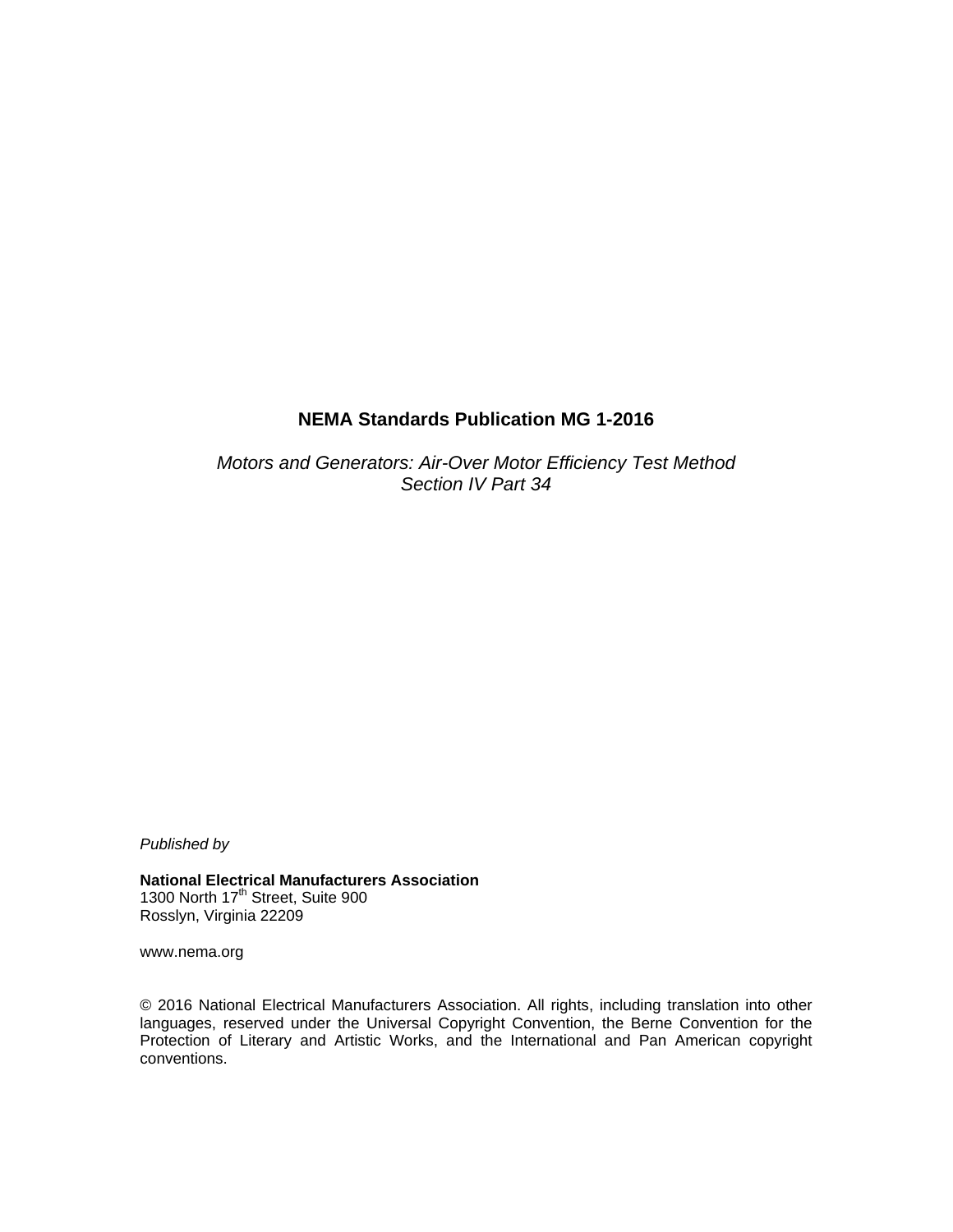### **NOTICE AND DISCLAIMER**

The information in this publication was considered technically sound by the consensus of persons engaged in the development and approval of the document at the time it was developed. Consensus does not necessarily mean that there is unanimous agreement among every person participating in the development of this document.

The National Electrical Manufacturers Association (NEMA) standards and guideline publications, of which the document contained herein is one, are developed through a voluntary consensus standards development process. This process brings together volunteers and/or seeks out the views of persons who have an interest in the topic covered by this publication. While NEMA administers the process and establishes rules to promote fairness in the development of consensus, it does not write the document and it does not independently test, evaluate, or verify the accuracy or completeness of any information or the soundness of any judgments contained in its standards and guideline publications.

NEMA disclaims liability for any personal injury, property, or other damages of any nature whatsoever, whether special, indirect, consequential, or compensatory, directly or indirectly resulting from the publication, use of, application, or reliance on this document. NEMA disclaims and makes no guaranty or warranty, expressed or implied, as to the accuracy or completeness of any information published herein, and disclaims and makes no warranty that the information in this document will fulfill any of your particular purposes or needs. NEMA does not undertake to guarantee the performance of any individual manufacturer or seller's products or services by virtue of this standard or guide.

In publishing and making this document available, NEMA is not undertaking to render professional or other services for or on behalf of any person or entity, nor is NEMA undertaking to perform any duty owed by any person or entity to someone else. Anyone using this document should rely on his or her own independent judgment or, as appropriate, seek the advice of a competent professional in determining the exercise of reasonable care in any given circumstances. Information and other standards on the topic covered by this publication may be available from other sources, which the user may wish to consult for additional views or information not covered by this publication.

NEMA has no power, nor does it undertake to police or enforce compliance with the contents of this document. NEMA does not certify, test, or inspect products, designs, or installations for safety or health purposes. Any certification or other statement of compliance with any health or safety-related information in this document shall not be attributable to NEMA and is solely the responsibility of the certifier or maker of the statement.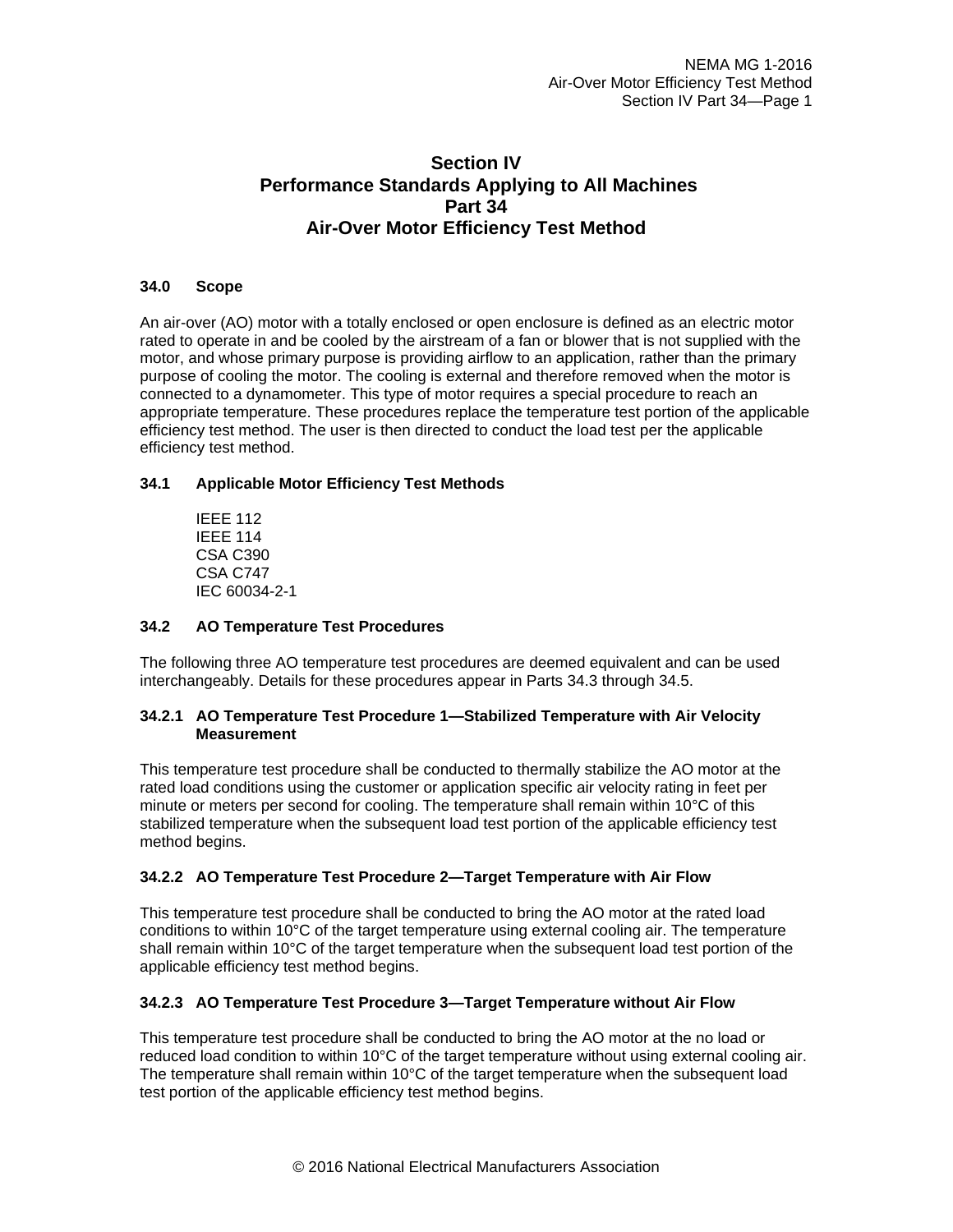## **34.3 AO Temperature Test Procedure 1—Stabilized Temperature with Air Velocity Measurement**

- 1. If temperature detectors are not already installed on the winding, then install them in accordance with the applicable efficiency test standard. If it is permissible to disassemble the motor, then the preferred location for the temperature detector(s) is on the winding end coils.<sup>[1](#page-3-0)</sup> If it is not permissible to disassemble the motor, then install the temperature detector(s) on the stator iron (i.e., where the terminal box is located).
- 2. Perform the temperature test in the following manner:
	- a. Run the motor at rated load with air flow provided by an external blower.
	- b. Adjust the external blower in order to increase or decrease air flow over the motor so that rated air velocity can be achieved.
	- c. Rated air velocity is achieved as follows:
		- 1) Air velocity shall be the average of three measurements on the motor's frame nearest the mid-point of the stator winding core. If the stator core position is unknown, then use the mid-point of the frame. It is recommended to be taken at 3, 9, and 12 o'clock positions unless one or more of those positions is obstructed by a terminal box or other protruding accessory.

2) The air velocity shall be measured within 1 inch from the surface of the motor's



National Electrical Manufacturers Associationotor with

temperature detectors in similar locations, then operate the motor at the rated air velocity until the temperature rise change of the highest temperature detector is 1°C or less over a 30 minute period. Shut the motor and blower down and determine the average winding temperature<sup>[2](#page-3-1)</sup> in accordance with the average winding temperature resistance method (see IEEE 112-2004 Section 5.8.5.1<sup>[3](#page-3-2)</sup>).

Exception: for a single phase motor for which it is not possible to isolate the main winding from the auxiliary winding in order to measure its resistance separately, it is permissible to use the hottest main winding temperature measured by the detector as the average winding temperature.

2) If a temperature test has already been performed on a duplicate motor with temperature detectors in similar locations, then operate the motor at the rated air velocity until:

 $\overline{\phantom{a}}$  $\frac{1}{2}$  For single phase motors, this is the end coils of the main winding.

<span id="page-3-0"></span><sup>&</sup>lt;sup>2</sup> Throughout this Part 34, unless otherwise specified (for example, by the use of the phrase "by detector"), the terms "average winding temperature," "temperature rise," and "target temperature" are determined by applying the average winding temperature method described in IEEE 112- 2004 Section 5.8.5.1, IEEE 114-2010 Section 5.3.2, or CSA C390 Clause 7.2.1. For single-phase motors, this value is for the main winding.

<span id="page-3-2"></span><span id="page-3-1"></span> $3$  or IEEE 114-2010 Section 5.3.2 or CSA C390 Clause 7.2.1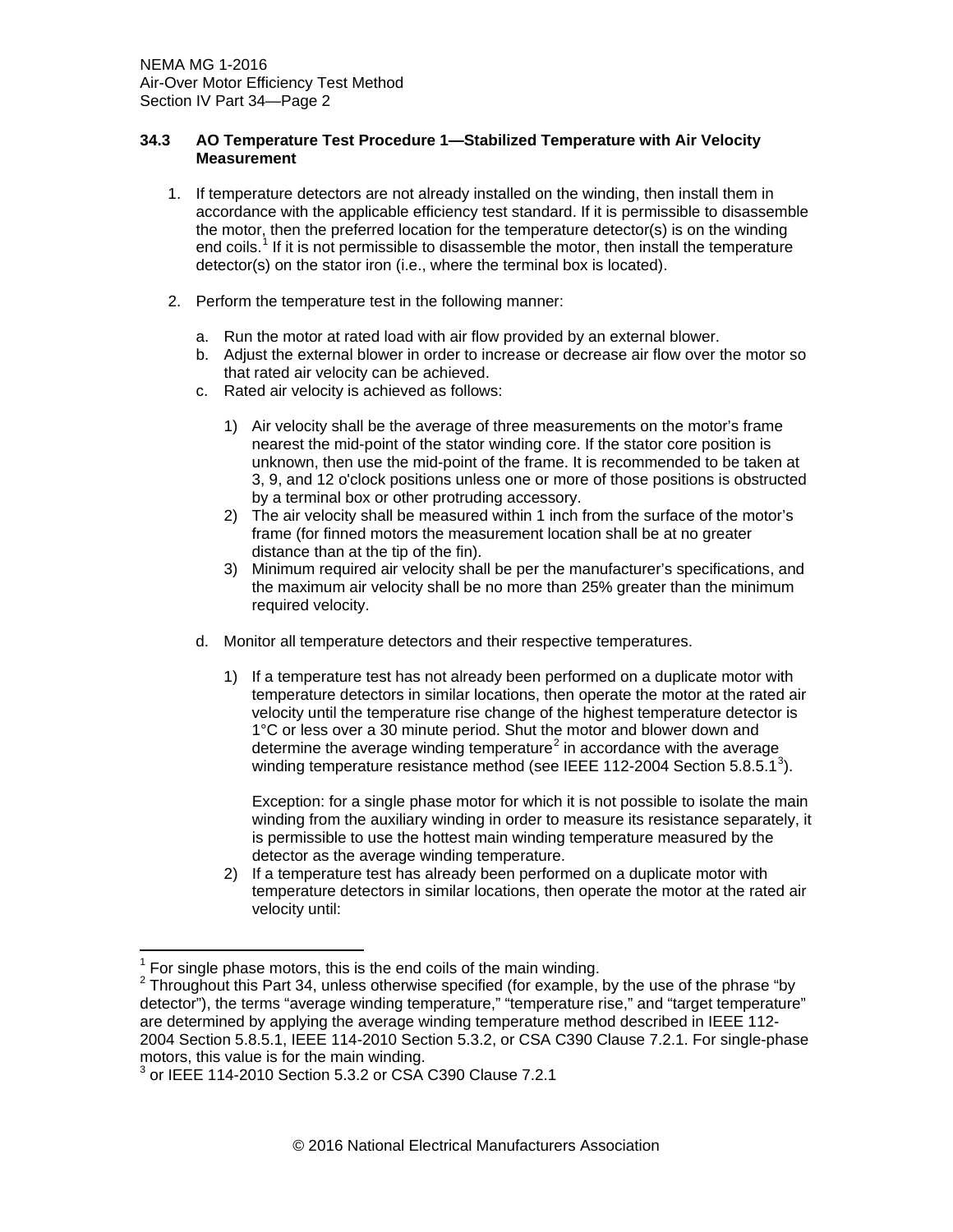a) For polyphase motors: the temperature of the hottest detector multiplied by the following ratio is within 10°C of the average winding temperature by resistance from the previous temperature test on a duplicate motor:

(average winding temperature by resistance from the previous temperature test on a duplicate motor) / (temperature of the detector in this same location from the previous temperature test on a duplicate motor)

b) For single-phase motors for which the main winding can be isolated from the auxiliary winding in order to measure its resistance separately: the temperature of the hottest detector multiplied by the following ratio is within 10°C of the average main winding temperature by resistance from the previous temperature test on a duplicate motor:

 (average main winding temperature by resistance from the previous temperature test on a duplicate motor) / (temperature of the detector in this same location from the previous temperature test on a duplicate motor)

- c) For single-phase motors for which the main winding cannot be isolated from the auxiliary winding in order to measure its resistance alone: the temperature of the hottest detector is within 10°C of the hottest detector from the previous temperature test on a duplicate motor.
- 3. Perform the load test to the applicable efficiency test method (e.g., IEEE 112 method B, and CSA C390) with the external blower configured exactly as it was at the conclusion of the temperature test. When the load test is begun, the winding temperature must still be within 10°C of the stabilized winding temperature from step 2.d.

## **34.4 AO Temperature Test Procedure 2—Target Temperature with Air Flow**

- 1. Method for determining target temperature lacturers Association
	- a. If motor temperature rise is not otherwise indicated then:
		- 1) For polyphase motors: select the appropriate target temperature from Table  $34-1^4$  $34-1^4$  $34-1^4$  based on the indicated insulation class.
		- 2) For single-phase motors: the target temperature shall be  $75^{\circ}C^5$  $75^{\circ}C^5$  $75^{\circ}C^5$
	- b. If motor temperature rise is indicated in terms of an insulation class, then select the target temperature from Table 34-1 that corresponds to the temperature rise being defined in terms of an insulation class, i.e., if indicated insulation class is class "F" and indicated temperature rise is class "B," then select 95°C target temperature.
	- c. If motor temperature rise is indicated as a numerical value (i.e., 50°C) then the target temperature is the sum of that temperature rise (50°C) and the reference ambient of 25°C (resulting in a target temperature of 75°C in this example).

<span id="page-4-0"></span>4 This table is equivalent to Table 1 in IEEE 112-2004.

<span id="page-4-1"></span><sup>5</sup> This is consistent with IEEE 114-2010 Section 8.2.1 and CSA C747 Clause 6.2.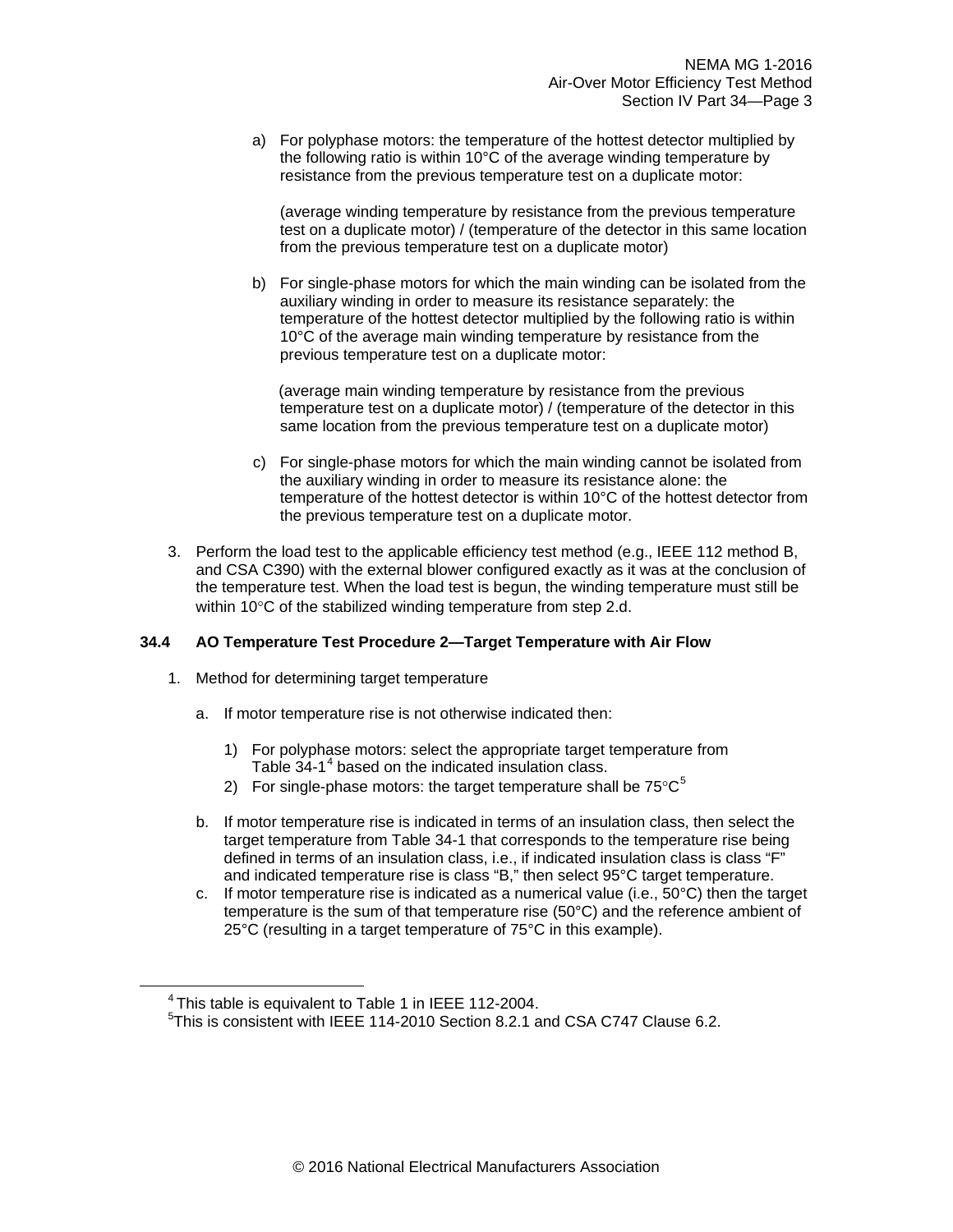### **Table 34-1**

## **Target Temperature in °C (Determined by applying the average winding temperature method described in IEEE 112-2004, Section 5.8.5.1[6](#page-5-0) including 25°C ambient)**

| Insulation | <b>Target Temperature</b> |
|------------|---------------------------|
| Class      | in ${}^{\circ}C$          |
|            | 75                        |
| R          | 95                        |
| ⊏          | 115                       |
|            | 130                       |

- 2. If temperature detectors are not already installed on the winding, then install them in accordance with the applicable efficiency test standard. If it is permissible to disassemble the motor, then the preferred location for the temperature detector(s) is on the winding end coils<sup>[7](#page-5-1)</sup>. If it is not permissible to disassemble the motor, then install the temperature detector(s) on the stator iron (i.e., where the terminal box is located).
- 3. Perform the temperature test in the following manner:
	- a. Run the motor at rated load with air flow provided by an external blower.
	- b. Monitor the temperature detector(s), and if the highest of the reading(s) cannot get within the following tolerance of the target temperature defined in step 1, then it is recommended to adjust the external blower in order to increase or decrease the air velocity over the motor:
		- 1) If the temperature detector(s) are located on the winding, then the tolerance is  $\pm 20^{\circ}$ C.
		- 2) If the temperature detectors(s) are located on the stator iron, then the tolerance is −10°C /−40°C. j
	- c. When the highest of the temperature detector reading(s) falls within an appropriate tolerance, such as that proposed in step 3.b, of the target temperature, then shut the motor and blower down and determine the average winding temperature in accordance with the average winding temperature resistance method (See IEEE-112-2004, section  $5.8.5.1^8$  $5.8.5.1^8$  $5.8.5.1^8$ .

Exception: for a single phase motor for which it is not possible to isolate the main winding from the auxiliary winding in order to measure its resistance separately, it is permissible to use the hottest main winding temperature measured by the detector as the average winding temperature.

- d. If the average winding temperature is within 10°C of the target temperature defined in step 1, then:
	- 1) Make note of the ratio of (average winding temperature) to (highest of the temperature detector readings).
	- 2) With the external blower configured exactly as it was immediately prior to shutting the motor down in step 3.c, restart the motor and run at rated load until

<span id="page-5-2"></span><span id="page-5-1"></span><span id="page-5-0"></span> $\overline{6}$  $\frac{6}{7}$  or IEEE 114-2010 Section 5.3.2. or CSA C390 Clause 7.2.1<br><sup>7</sup> For single phase motors, this is the end coils of the main winding.

 $8$  or IEEE 114-2010 Section 5.3.2 or CSA C390 Clause 7.2.1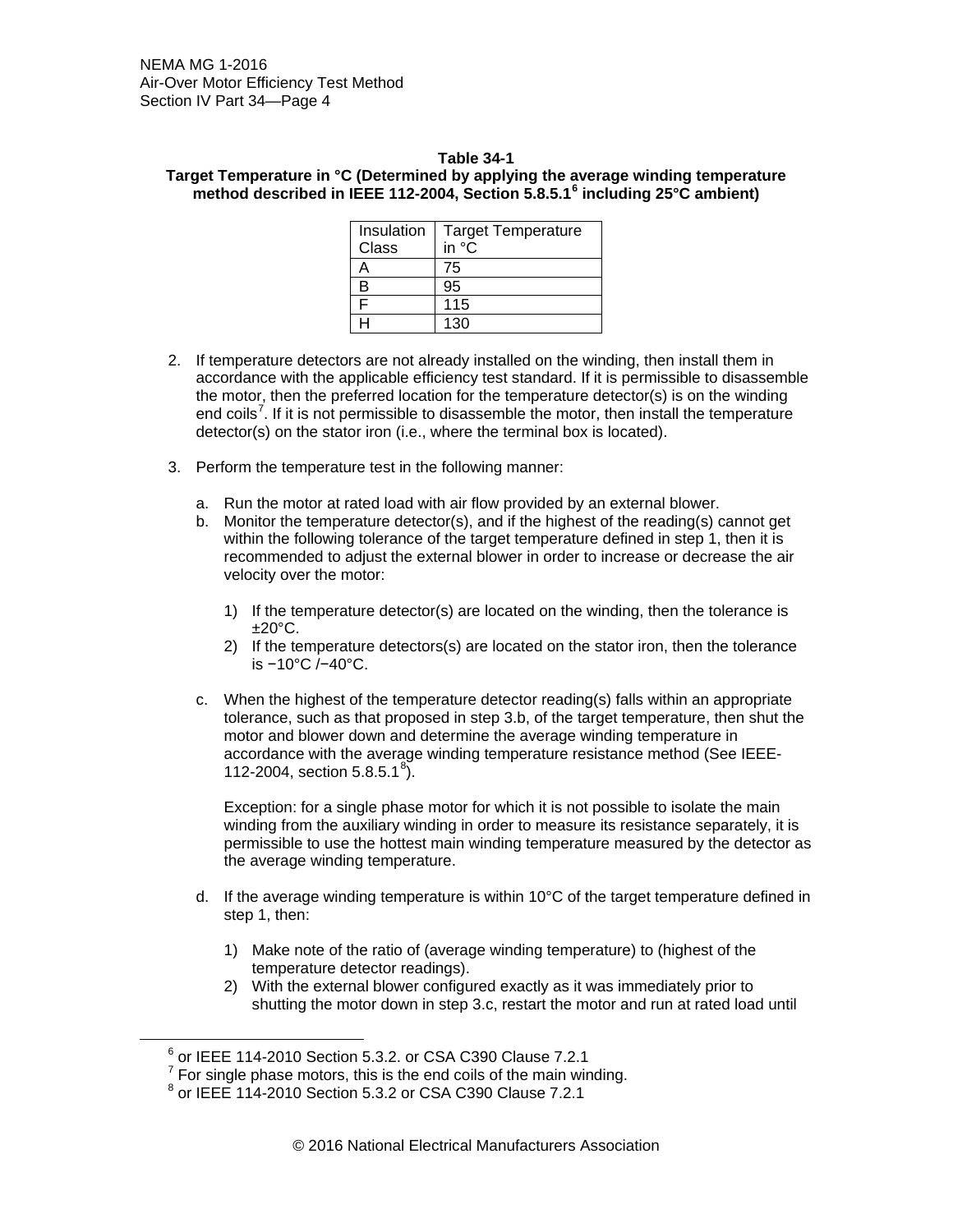the following falls within 10°C of the target temperature defined in step 1: (highest of the temperature detector readings) \* (the ratio determined in step 3.d.i). This is done because the winding may have cooled outside the ±10°C tolerance while the average winding temperature was being measured.

- 3) Proceed to the load test in step 4.
- e. If the average winding temperature measured in step 3.c is not within 10°C of the target temperature defined in step 1, then:
	- 1) Make note of the ratio of (average winding temperature) to (highest of the temperature detector readings) for later use.
	- 2) Adjust the external blower's air velocity over the motor, then restart the motor and run at rated load while monitoring the temperature detectors. Continue until the highest temperature detector is such that the following value falls within 10°C of the target temperature defined in step 1:

(highest of the temperature detector readings) \* (the ratio determined in step 3.e.i)

- 3) Note: Multiple adjustments to the external blower setup and/or the length of operating time may be required to achieve an average winding temperature that is within 10°C of the target temperature.
- 4) Proceed to the load test in step 4.
- 4. Perform the load test to the applicable efficiency test method (i.e., IEEE 112 method B, CSA C390, etc.) with the external blower configured exactly as it was at the conclusion of the temperature test. When the load test is begun, the average winding temperature must be within 10°C of the target temperature defined in step 1.

# **34.5 AO Temperature Test Procedure 3—Target Temperature without Air Flow**

- 1. Method for determining target temperature.
	- a. If motor temperature rise is not otherwise indicated then:
		- 1) For polyphase motors: select the appropriate target temperature from Table 34-1 based on the indicated insulation class.
		- 2) For single-phase motors: the target temperature shall be 75°C
	- b. If motor temperature rise is indicated in terms of an insulation class, then select the target temperature from Table 34-1 that corresponds to the temperature rise being defined in terms of an insulation class, i.e., if indicated insulation class is class "F" and indicated temperature rise is class "B," then select 95°C target temperature.
	- c. If motor temperature rise is indicated as a numerical value (i.e.,  $50^{\circ}$ C) then the target temperature is the sum of that temperature rise (50°C) and the reference ambient of 25°C (resulting in a target temperature of 75°C in this example).
- 2. If temperature detectors are not already installed on the winding, then install them in accordance with the applicable efficiency test standard. If it is permissible to disassemble the motor, then the preferred location for the temperature detector(s) is on the winding end coils<sup>[9](#page-6-0)</sup>. If it is not permissible to disassemble the motor, then install the temperature detector(s) on the stator iron (i.e., where the terminal box is located).

<span id="page-6-0"></span> $\overline{9}$ <sup>9</sup>For single phase motors, this is the end coils of the main winding.